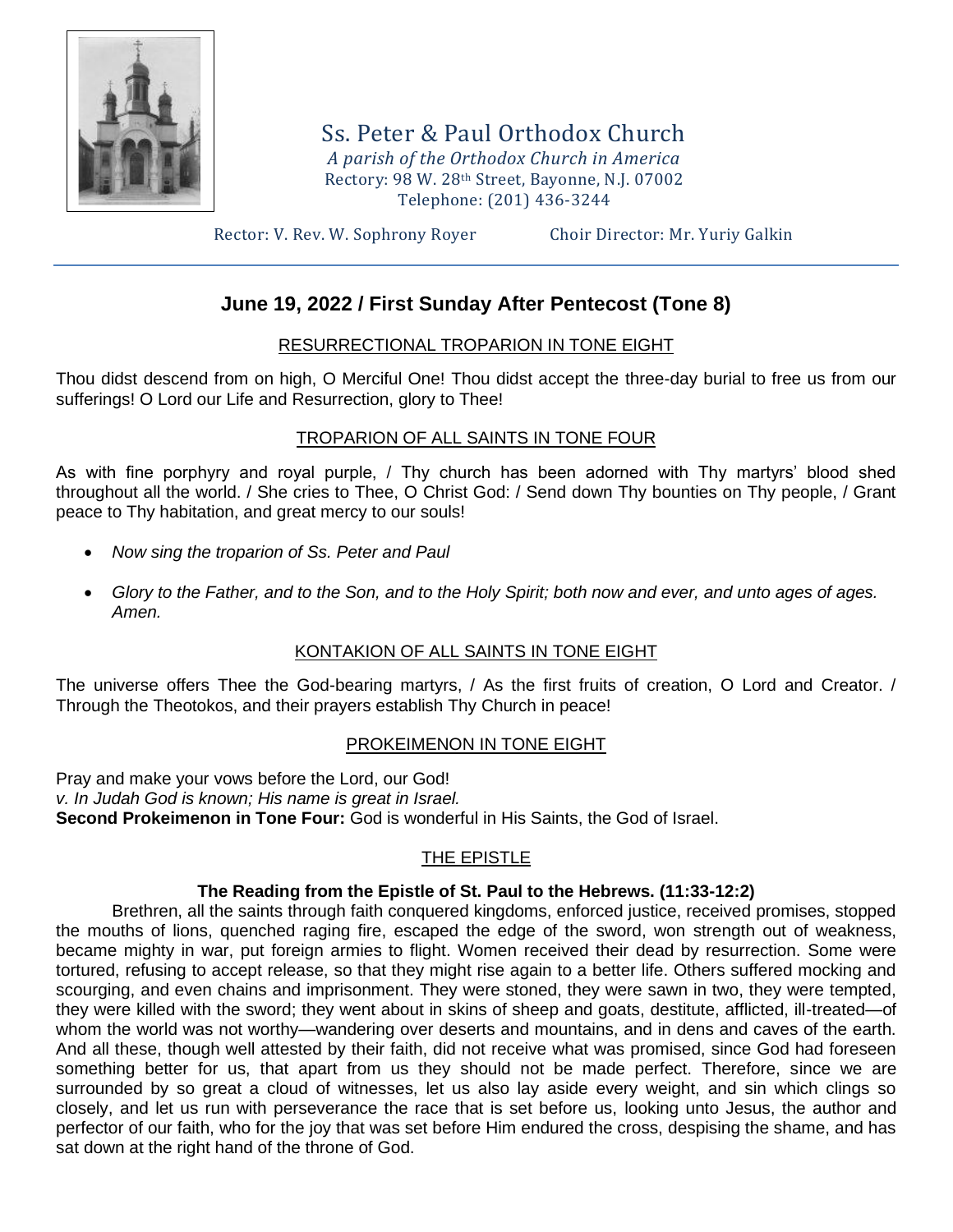### ALLELUIA IN TONE FOUR

Alleluia! Alleluia! Alleluia!

*v. The righteous cried and the Lord heard them and delivered them out of all their troubles. v. Many are the afflictions of the righteous; the Lord will deliver them out of them all.*

#### THE GOSPEL

#### **The Reading from the Holy Gospel according to St. Matthew. (10:32-33, 37-38, 19:27-30)**

The Lord said to His disciples, "Everyone who acknowledges Me before men, I also will acknowledge before my Father Who is in heaven; but whoever denies Me before men, I also will deny before My Father Who is in heaven. He who loves father or mother more than Me is not worthy of Me; and he who loves son or daughter more than Me is not worthy of Me; and he who does not take his cross and follow Me is not worthy of Me." Then Peter said in reply, "Lo, we have left everything and followed Thee. What then shall we have?" Jesus said to them, "Truly, I say to you, in the New World, when the Son of Man shall sit on His glorious throne, you who have followed Me will also sit on twelve thrones, judging the twelve tribes of Israel. And every one who has left houses or brothers or sisters or father or mother or wife or children or lands, for My Name's sake, will receive a hundredfold, and inherit eternal life. But many that are first will be last, and the last first."

#### COMMUNION HYMN

Praise the Lord from the heavens, praise Him in the highest! Rejoice in the Lord, O ye righteous, praise befits the upright! Alleluia! Alleluia! Alleluia!

# UPCOMING SERVICES

9:30 AM (Friday) – Divine Liturgy [*Nativity of St. John the Baptist*] 5:00 PM (Saturday) – Great Vespers 9:20 AM (Sunday) – Third Hour & Divine Liturgy

# TODAY'S SAINTS

Saints commemorated on June 19th: **Synaxis of All Saints.** Apostle Jude, "Brother of the Lord"; Martyr Zosimas the Soldier, of Antioch-in-Pisidia; St. Paisius the Great; Martyrs Gervasius and Protasius of Milan; Martyr Urcisinus of Ravenna; Martyr Zosimas of Spoleto; St. John the Solitary, of Jerusalem; St. Innocent, Bishop of Le Mans; St. Deodatus, Bishop of Nevers; St. Hildegrim, Bishop of Châlons; St. Bruno of Querfurt, "2nd Apostle to the Prussians"; St. Romuald of Ravenna, Abbot of Mount Corona; St. Job, Patriarch of Moscow and All Russia.

# TODAY'S SPECIAL OFFERINGS

**Sanctuary Lamp** offered by John and Helen Wanko in memory of Anastasia Grudinoff (anniversary of birth). **St. John's Cross** offered by Olga DeMay in memory of Joseph Pirniak (anniversary of repose). **St. Nicholas' Cross** offered by Olga DeMay in memory of Anna Pirniak (anniversary of repose).

# PARISH COUNCIL MEETING

The Parish Council is meeting tomorrow at 5:00 PM.

# R.B.O. Annual Meeting

Our parish's lodge of the Russian Brotherhood Organization of the U.S.A. (Lodge #100) will have its annual meeting on Sunday, June 26, 2022 after Divine Liturgy.